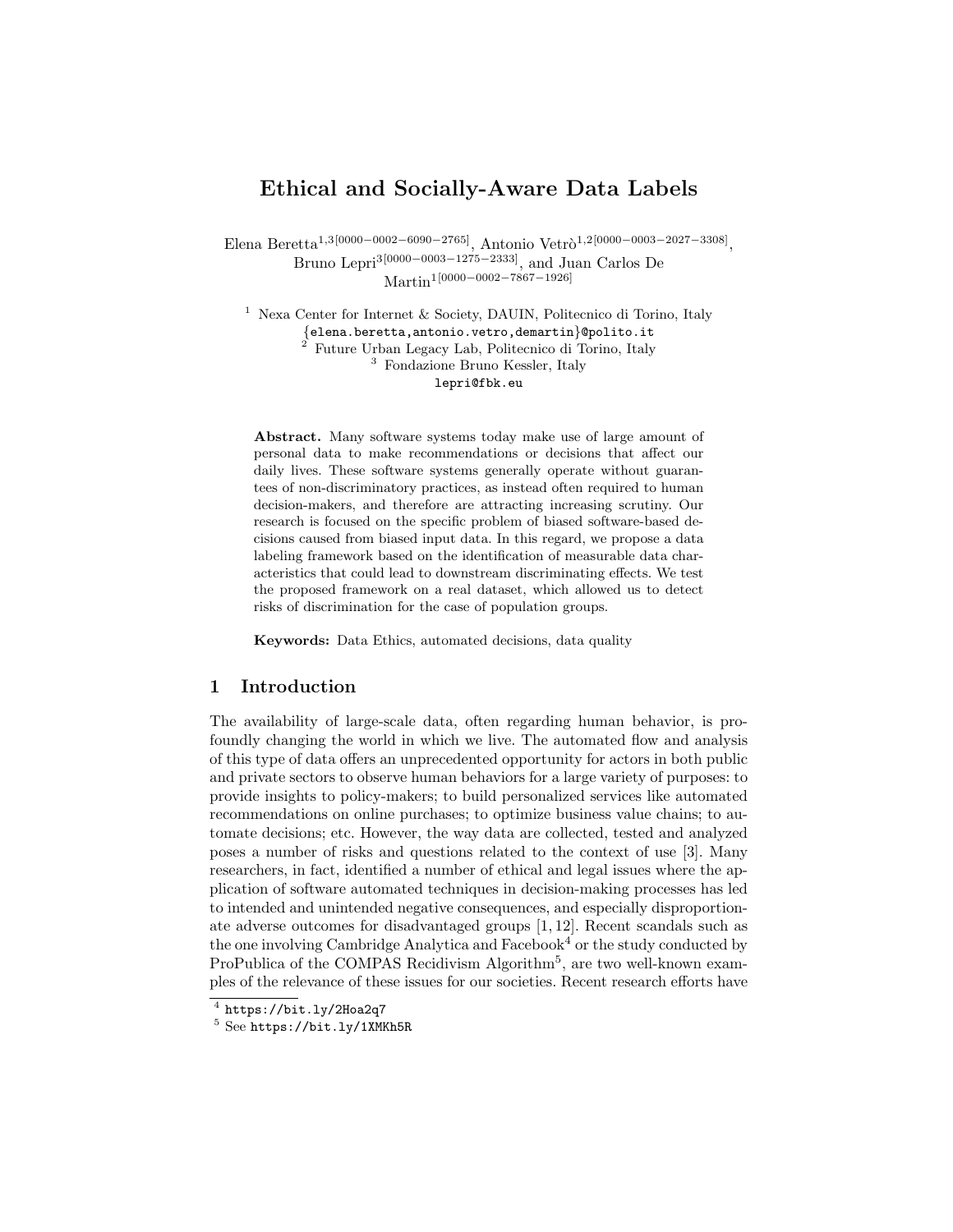focused on the data collection and data exploitation issues of software systems (e.g., in the field of machine learning [7] or, more in general, in software-related conferences [11]). We place the problem in the context of software engineering practice proposing a data labeling framework, the Ethical and Socially-Aware Data Labels (EASAL), to identify data input properties that could lead to downstream potential risks of discrimination towards specific population groups. The beta version of the framework, presented here, relies on three building blocks, each one supported by previously published evidence drawn from different disciplines. We describe our data labeling in Section 2, and we show and discuss the results from testing EASAL on a real dataset in Section 3 . We conclude by summarizing our contribution and providing indications for future research work in Section 4.

# 2 Ethically and Socially-Aware data Labeling (EASAL)

Many software systems today rely on statistical techniques and prediction models, fed by large amount of available data. Such data is used for training algorithms whose scope is to recognize patterns and find relationships in data. A problem that characterizes automatic approaches that rely solely on data and algorithms is that they miss the human capability to perform important tasks, among which the context-aware interpretation of the results, the elaboration of explanations and cause-effect relationships, the recognition of biases (and possibly their correction). Regarding the latter, which is the focus of our work, we report a statement made by the mathematician Cathy O'Neal in her book "Weapons of Math Destruction" [13]:

if the admission models to American universities had been trained on the basis of data from the 1960s, we would probably now have very few women enrolled, because the models would have been trained to recognize successful white males.

This observation entails an important fact: not only data processes such collection and analysis have ethical consequences, but also input data properties are connected to important ethical issues. In fact, some characteristics of the collected data involve ethical issues, and those problems propagate throughout all subsequent phases of the data life-cycle in software systems, until affecting the output, i.e. the decisions or recommendations made by the software. Our hypothesis is that certain data characteristics may lead to discriminatory decisions and therefore it is important to identify them and show the potential risks.

Moved by these motivations, we defined the "Ethically And Socially-Aware Labeling" (EASAL) framework, which is a way of labeling datasets using measures of certain input data characteristics (e.g., uneven distribution in gender balance, co-linearity of attributes, etc.) that represent a risks of discrimination if used in decision making (or decision support) systems. We believe that this information will be useful to software engineers to be more aware of the risks of discriminations and to use the dataset in an more ethically and socially-aware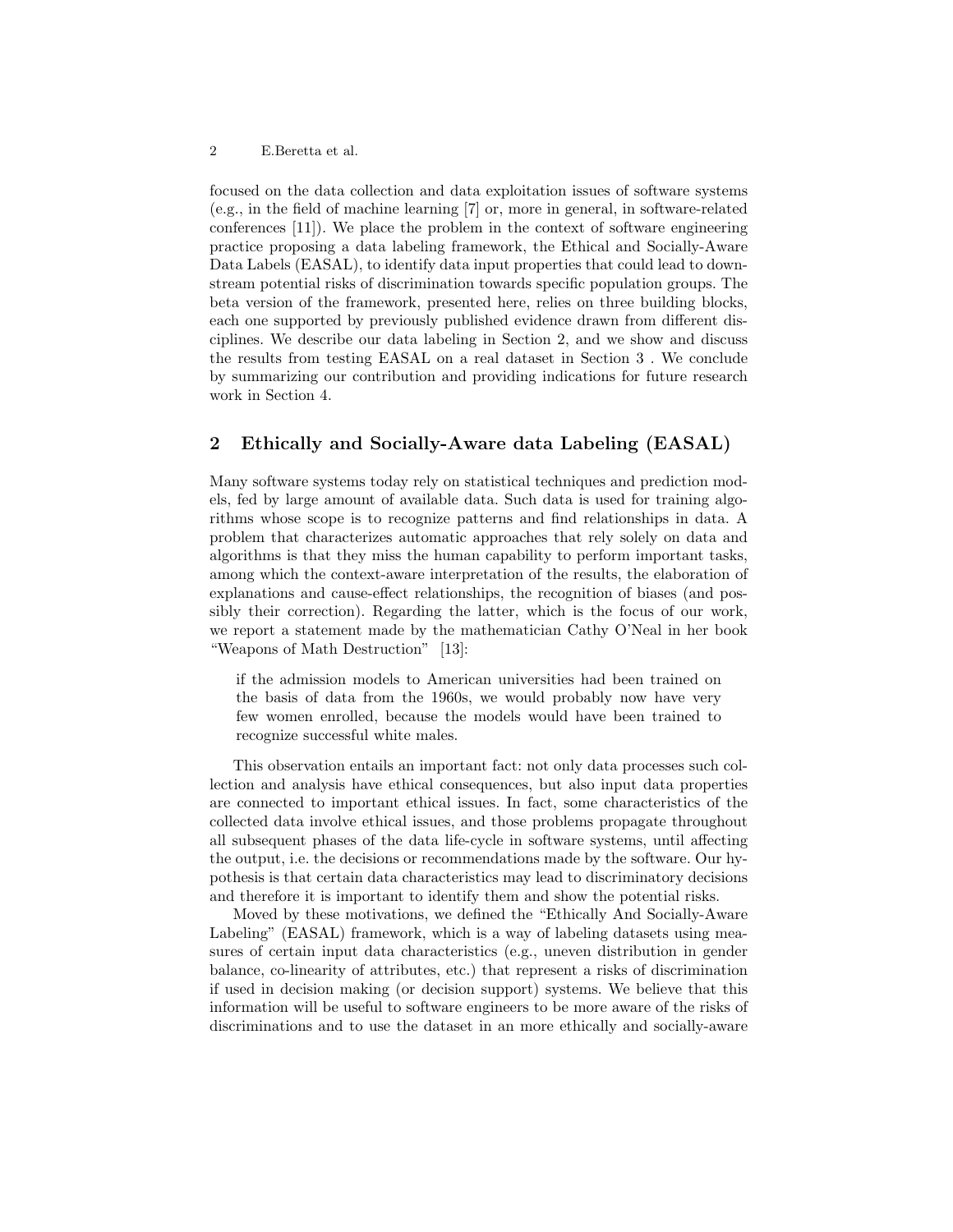manner. In addition, it could be used by third parties to certify such risks on a given dataset.

To the best of our knowledge, labelling approaches for ethical purposes are being investigated in two other ongoing research initiatives. The first one is a collaboration between the Berkman Klein Center at Harvard University and the MIT Media Lab, which led to "The Dataset Nutrition Label Project"<sup>6</sup>. The project aims to avoid that incomplete, misunderstood or problematic data have an adverse impact on artificial intelligence algorithms. The second research is conducted by Gebru et al. [6], who propose "Datasheets for Datasets": with respect to our proposal, this approach is towards more discursive technical sheets to encourage better communication between creators and users of a dataset. These approaches are not mutually exclusive, instead they can be seen as mutually reinforcing. Herein we describe the building blocks of EASAL.

### 2.1 Disproportionate datasets

Most of today software-automated decisions are based on the analysis of historical data. This is very often done with machine learning models. It has been proven that problems of fairness and discrimination inevitably arise, mainly due to disproportionate datasets [13]. Disproportionate datasets lead to disproportionate results, generating problems of representativity when the data are sampled - thus leading to an underestimation or an overestimation of the groups and of imbalance when the dataset used has not been generated using random probabilistic sampling methods. Many of the datasets used today have not been generated using these methods, but are rather selected through non probabilistic methods, which do not provide to each unit of the population the same opportunity to be part of the sample; this means that some groups or individuals are more likely to be chosen, others less. For this reason, it is essential to keep this aspect under control in non-probabilistic samples. In general, solutions relating to demographic or statistical parity are useful in cases where there is no deliberate and legitimate intention to differentiate a group considered protected, which would otherwise be penalized [4]. It should therefore be borne in mind that the solutions vary according to both the nature and use of the data. Take as an example a type of analysis that includes in its attributes individual income. If the choice to include in the sample only individuals with a high income is voluntary, no representativity problems arise, since the choice of a given group is based on the purposes of the analysis. However, if the probability of being included in the sample is lower as the income is lower, then the sample income will on average be higher in the overall income of the population.

### 2.2 Correlations and collinearity

In statistics two variables  $x_1$  and  $x_2$  are called collinear variables when one is the linear transformation of the other and therefore there is a high correlation.

<sup>6</sup> See https://datanutrition.media.mit.edu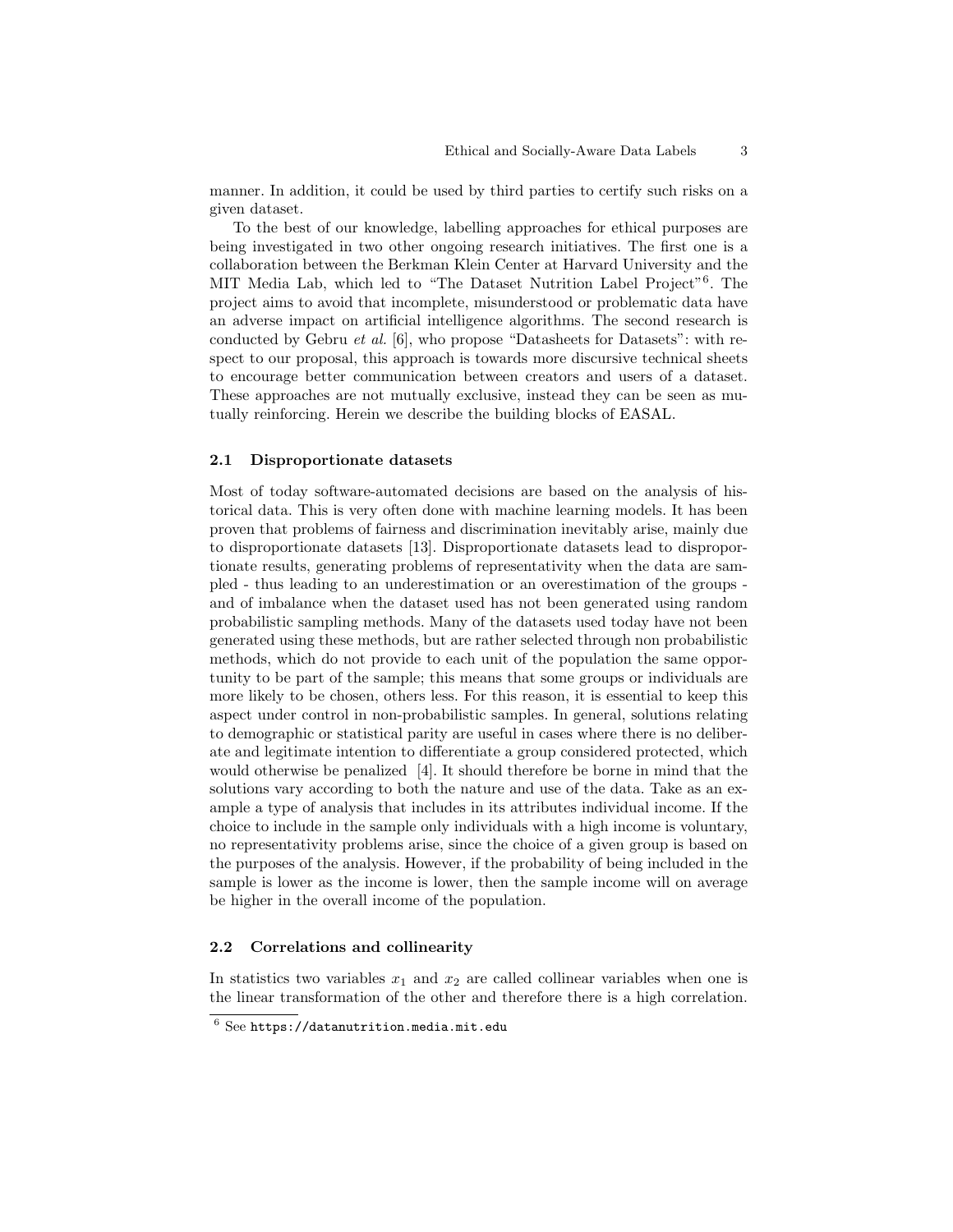#### 4 E.Beretta et al.

In general there are always relationships between variables that involve a certain degree of linear dependence, but it is essential to keep this aspect under control to avoid negative effects: in fact, in case of collinearity, small variations in the data may correspond to significant variations in the estimated values. Since the analysis of collinearity reveals the presence of redundant connections between variables, it is useful in those areas more sensitive to the risk of discrimination. To prevent this effect some researchers adopt a na¨ıve approach that precludes the use of sensitive attributes such as gender, race, religion and family information, but in some cases may not be effective. The use of geographic attributes, for example, is shown to be unsuitable when the use of protected data is to be foreclosed, because it easily leads to tracing protected attributes, such as race [12]. Hardt [7] points out that the condition of non-collinearity requires that the predictor  $(Y)$  and the protected attribute  $(A)$  are independent conditional on Y: e.g., if income has to be predicted, it must be independent of gender. Another common error is "to mistake correlation with causation" [8]; cause-effect ratios are often confused with correlations when features are used as proxies to explain variables to be predicted. For example, the IQ test is a test that measures logical-cognitive abilities, but if used as a proxy to select the smarter students for admission to a university course, it would almost certainly reveal itself as an imperfect proxy, since intelligence is a too broad concept to be measured by a number only. As a consequence, although there is a correlation between the test value of the IQ and the predicted variable, it is not sufficient to explain it. As Friedler *et al.* [5] remark, "determining which features should be considered is a part of the determination of how the decision should be made". In light of the problems mentioned in the previous paragraphs, we expect EASAL to synthetically summarize the analysis of collinearity and correlation between protected attributes in order to avoid possible discriminatory results.

### 2.3 Data quality

In computer science, "garbage in, garbage out" (GIGO) is a popular sentence to identify cases in which "flawed, or nonsense input data produces nonsense output" <sup>7</sup> . The GIGO principle implies that the quality of the software is affected by the quality of the underlying data. As a consequence, computer generated recommendations or decisions are affected by poor input data quality. For these reasons, we include data quality as third building block of EASAL. The ISO/IEC standard 25012 [9] defines 15 data quality characteristics, operationalized by 63 metrics defined in the ISO/IEC 25024 [10]. Recent research efforts (e.g., [2] [15] [14]) showed that a measurement approach is effective in revealing data quality problems, especially for the inherent quality dimensions, that are also more effective for our purposes, because they are not affected by the context of use (e.g., hardware and software environment, computer-human interface). We propose the ISO/IEC 25012 and 25024 standards models as a reference for quantitatively assessing the quality of data input and the consequential confidence of the

<sup>7</sup> See https://en.wikipedia.org/wiki/Garbage\\_in,\\_garbage\\_out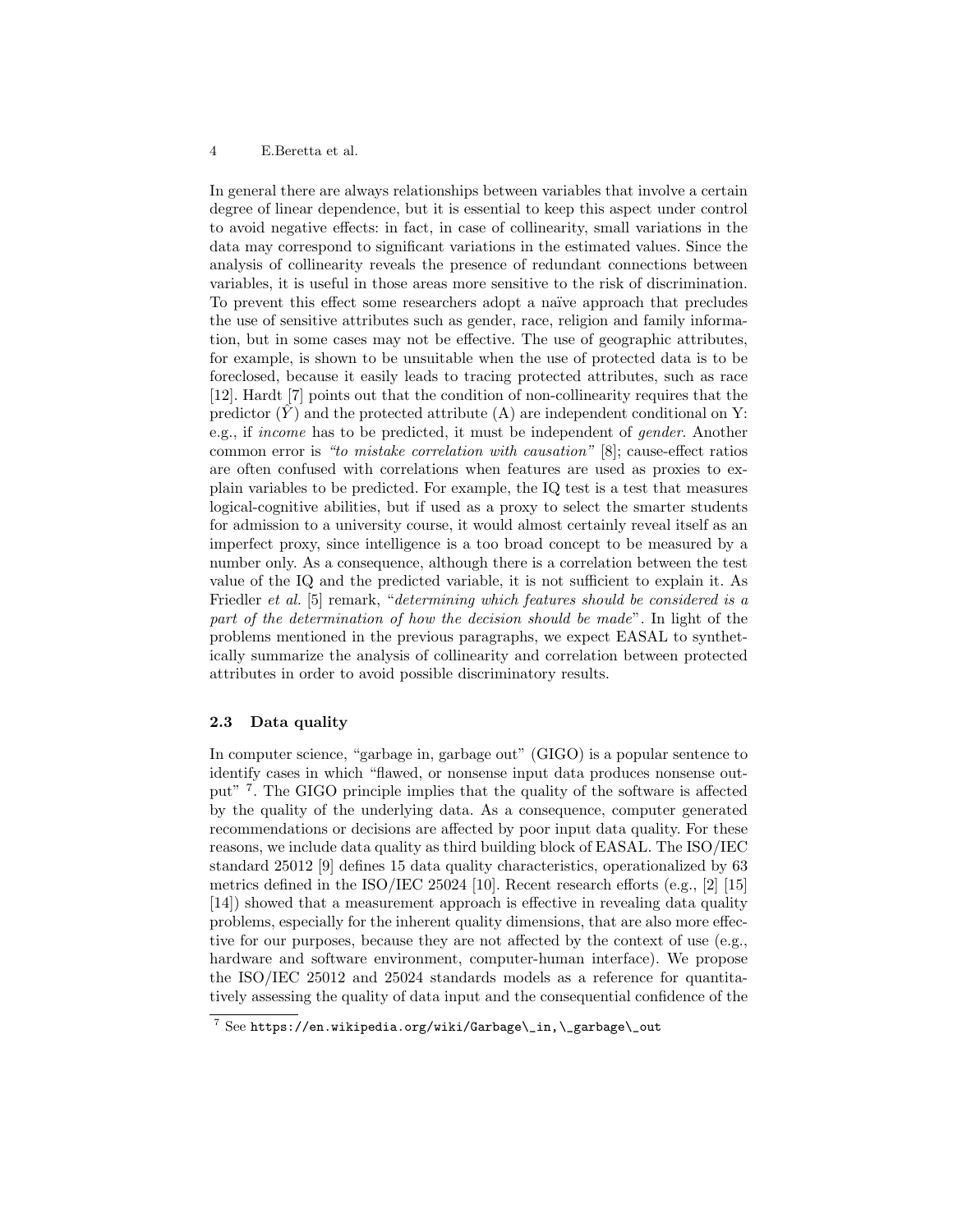decision made out of that data. In particular, we refer to the inherent quality dimensions: accuracy, completeness, consistency, credibility, currentness  $8$ .

## 3 Testing EASAL on real datasets

We tested the EASAL on Credit Card Default dataset, that contains information on default payments, demographic factors, credit data, history of payment, and bill statements of credit card clients in Taiwan from April 2005 to September  $2005<sup>9</sup>$ . The field of creditworthiness often appears in the literature alongside issues related to ethical decisions. Recently, some studies have shown that access to credit for black people is modulated by certain attributes such as race, rather than by information about the payer's status <sup>10</sup>. The dataset that we use does not contain the protected attribute race, but contains other personal information that can be used in a discriminatory way if applied to assess creditworthiness, such as gender and level of education.

Disproportion Figure 1 reports an example of visualization of a disproportionate dataset: the histogram shows that the frequency distribution of the age attribute is highly skewed, and the group most represented is that of 25 to 40 years.



Fig. 1. Frequency of variable age

The analysis of the frequencies for the other protected attributes included in the dataset, shows that: 60% of individuals are women; 46.7% of individuals have attended university; married and single individuals are equally represented. Although we do not have information neither on the real frequencies of protected attributes in the source population nor on the sampling method used (if any), the

<sup>8</sup> For the definitions of inherent quality measures see [10]

 $^9$  https://www.kaggle.com/uciml/default-of-credit-card-clients-dataset

<sup>10</sup> See https://bit.ly/2NyNVPx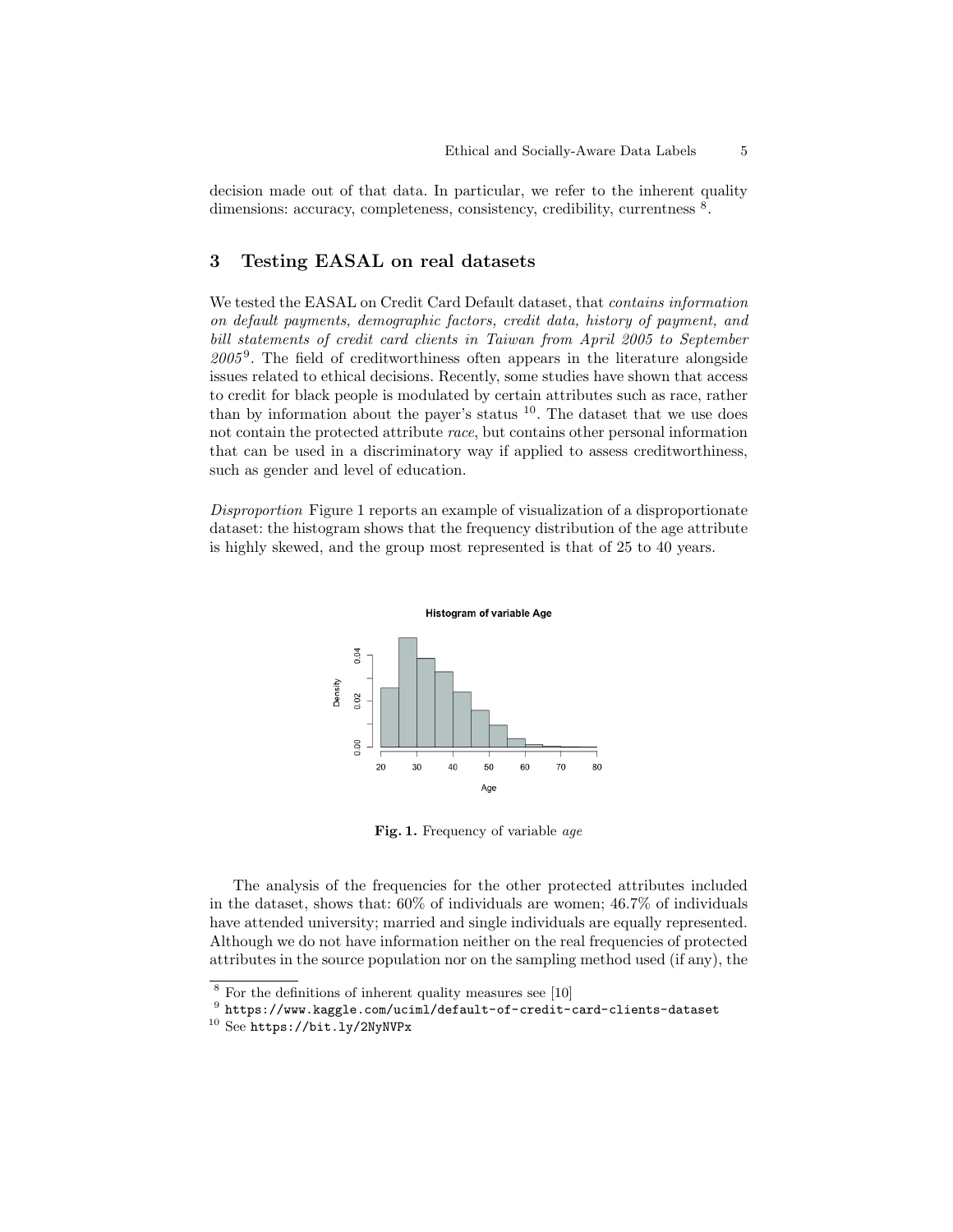results of the analysis of disproportions suggests to use the age variable with caution: in fact the variable age shows a more considerable disproportion compared with the other protected attributes, exposing a potential risk of discrimination (e.g., if the dataset is used to automate decisions or recommendations on the capability to repay a debt, and attribute age is one of the predictors).

Correlation and collinearity We perform the analysis for each protected attribute in the Credit Card default dataset, in relation to *default payment* ( $1 = yes, 0$ )  $= no$ ). We report on Figure 2 an example of mosaic plot<sup>11</sup> for the attribute education: blue indicates cases in which there are more observations in that cell than would be expected under the null model of independence between attribute education and attribute default payment; red means there are fewer observations than would have been expected; eventually, grey indicates that observations are coherent with the assumption of independence.



Fig. 2. Conditional mosaic plot for conditional independence of variable education . Legend:  $0 = na$ ;  $1 = graduate school$ ;  $2 = university$ ;  $3 = high school$ ;  $4 = others$ 

Figure 2 shows that default payment is highly correlated to the education level, for all its levels. The test has been performed also on the other protected attributes included in the dataset, and showed that the correlation between the protected attributes and the default payment variable is significant for the gender variable (both male and female), and it is significant for the *marital status* variable in correspondence with the *default payment group* = yes. In addition,

 $11$  A mosaic plot is an area proportional visualization of a (possibly higher-dimensional) table of expected frequencies. See more at:http: // www. datavis. ca/ online/ mosaics/ about. html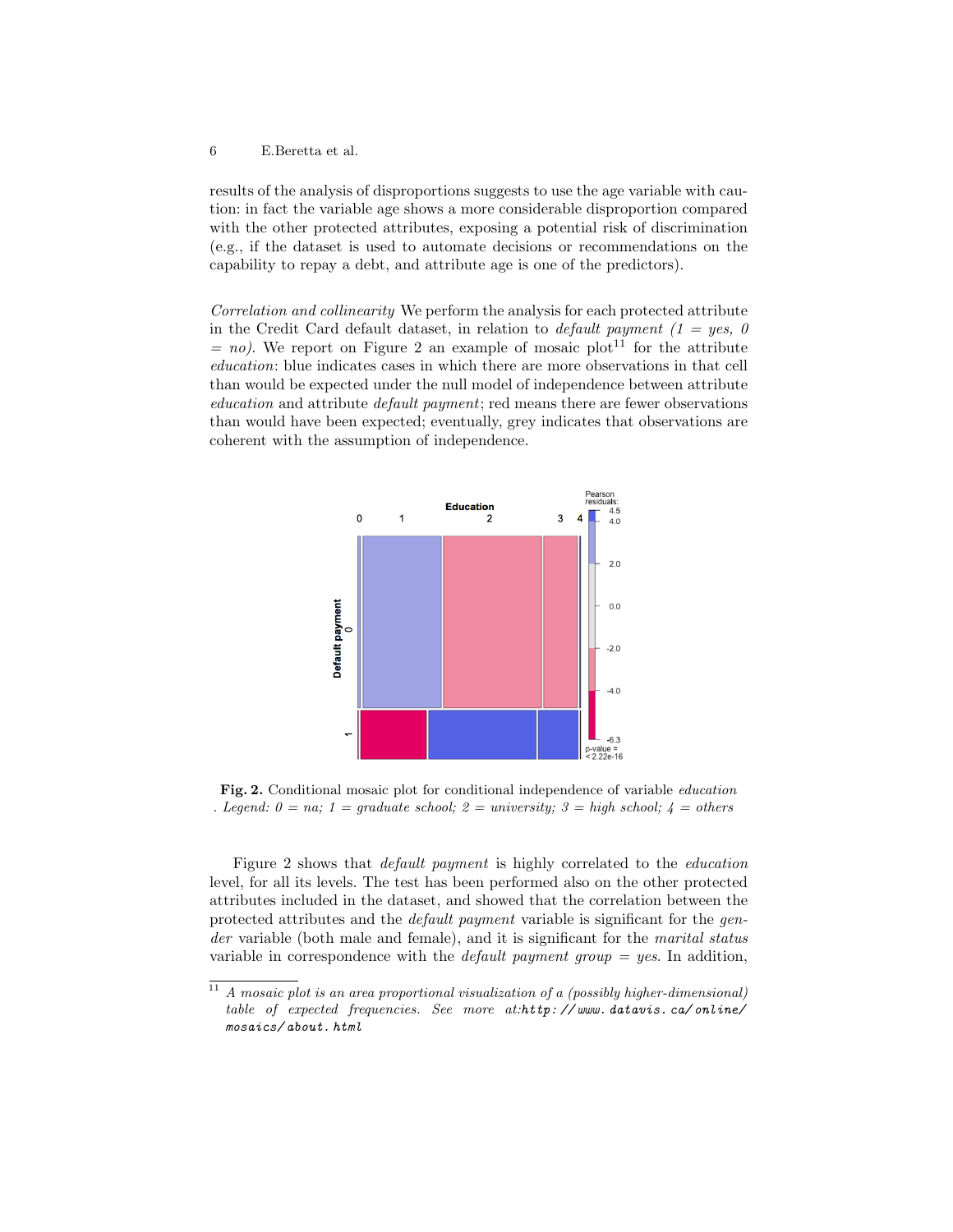Pearson residuals<sup>12</sup> show that the most correlated categories are: the *education* variable and the male, both in correspondence with *default payment* = yes. As a consequence of the analysis, the identified correlations should be taken into account when using the dataset in an algorithm that supports or automate decisions.

Inherent data quality The nature of dataset allows to test only two of the five inherent quality dimensions, *accuracy* and *completeness*; of these, five metrics are selected from the ISOIEC 25024, namely: Acc-I-4: Risk of data set inaccuracy, Com-I-1: Record completeness, Com-I-2: Attribute completeness, Com-I-4: Data values completeness, Com-I-5: Empty records in a data file  $^{13}$ . The test provides the extreme positive value of the index, therefore it is not necessary to report the values obtained.

# 4 Conclusions

We presented a theoretical framework for labeling input data used in decision making software and for identifying risks of discrimination towards specific population groups. The Ethically and Socially Aware Labels (EASAL) are composed of three building blocks: measures for assessing disproportion; measures for assessing correlation and collinearity involving protected attributes; measures for assessing data quality. The building blocks have been identified on the base of literature studies and authors experience. We intend to address our future work along the following directions: test and specification of the use of correlation and collinearity metrics for different types of statistical variables; graphical design of an intuitive label that could help software engineers in quickly understanding the discriminatory risks of using a dataset; automation of label creation and source code freely available to allow replication studies and improvements. We also invite the software engineering community to contribute to this initial work by improving the building blocks measures, by identifying new building blocks and by applying EASAL for benchmarking purposes. This would facilitate an increase of awareness of software practitioners regarding the ethical implications of the data-driven systems that they design, build, and to which are probably subject, at least in some scenarios.

# References

1. Barocas, S., Selbst, A.D.: Big data's disparate impact. California Law Review 104(3), 671–732 (2016)

 $12$  Pearson residuals are widespread in statistic domain to study the linear relationship among two variables. See more at:https: // en. wikipedia. org/ wiki/ Pearson\_ correlation\_ coefficient and at:https: // en. wikipedia. org/ wiki/ Pearson\ %27s\_ chi-squared\_ test

 $13$  Details on how to compute each metric can be retrieved from [10]